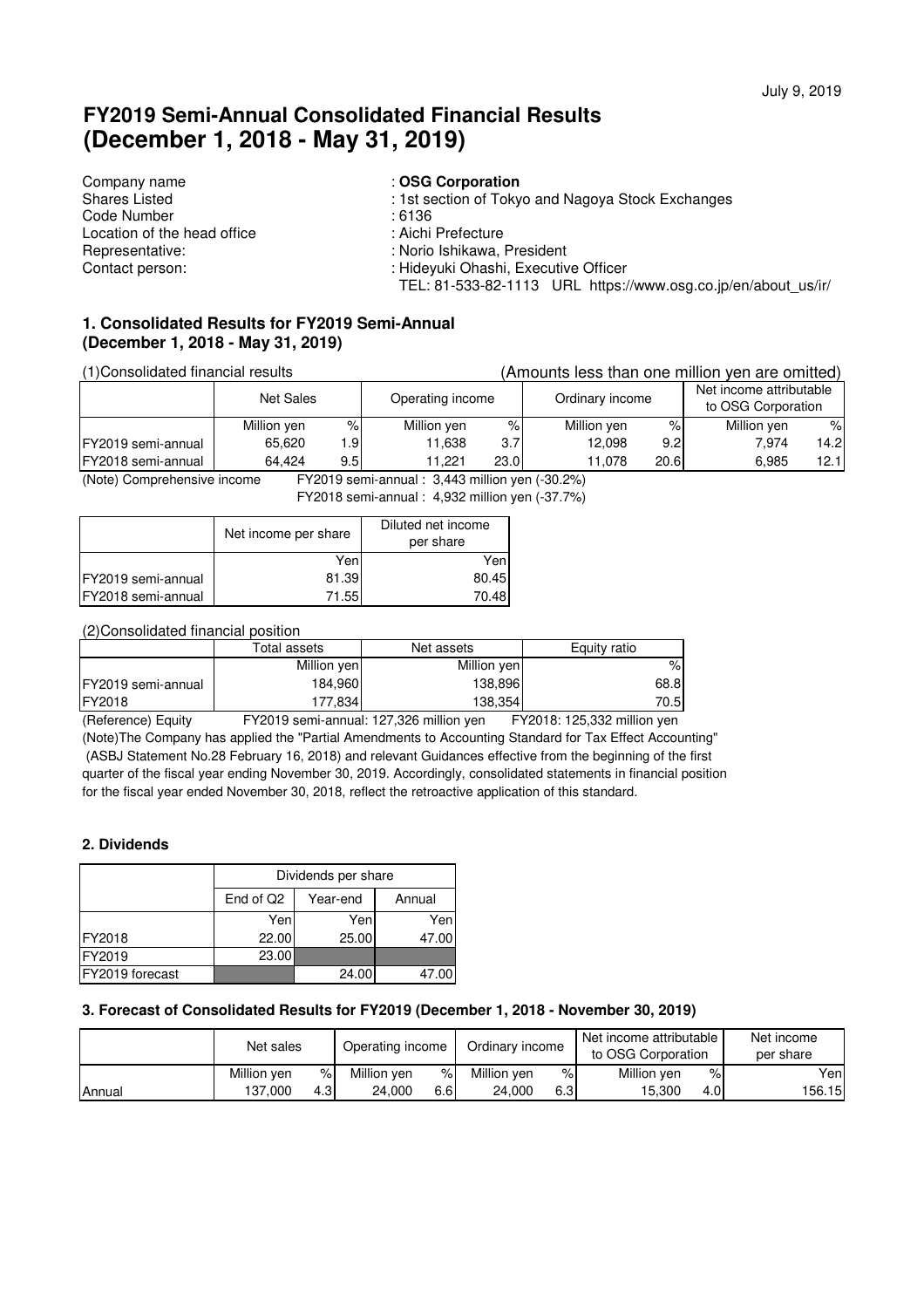#### **4. Others**

- (1) Changes in significant subsidiaries during the current period (Changes in specified subsidiaries that caused a change in the scope of consolidation) : None
- (2) Adoption of accounting method specific to the preparation of consolidated quarterly financial statements: Yes
- (3) Changes in accounting principles and accounting estimates and retrospective restatement
	- (i) Changes in accounting principles due to amendment to accounting standards: Yes
	- (ii) Changes other than (3)-(i) above: None (iii) Changes in accounting estimates: None
	- (iv) Retrospective restatement: None
- (4) Number of shares issued and outstanding (common stock)
	- (i) Number of shares issued and outstanding at the end of each period (including treasury stock): FY2019 semi-annual: 98,061,519 shares
	- FY2018: 98,061,519 shares (ii) Number of treasury stock at the end of each period:<br>FY2019 semi-annual: 58,351 shares
	- FY2019 semi-annual:<br>FY2018: 91,331 shares (iii) Average number of shares outstanding in each period:
		- FY2019 semi-annual: 97,984,408 shares FY2018 semi-annual: 97,639,081 shares

#### [Note regarding forecast]

The above forecasts for financial results are based on information available at the time this report was released. These forecasts and other forward-looking statements are not guarantees of future performance. Actual operating results may differ from the above forecasts due to known and unknown risks, uncertainties, and other factors.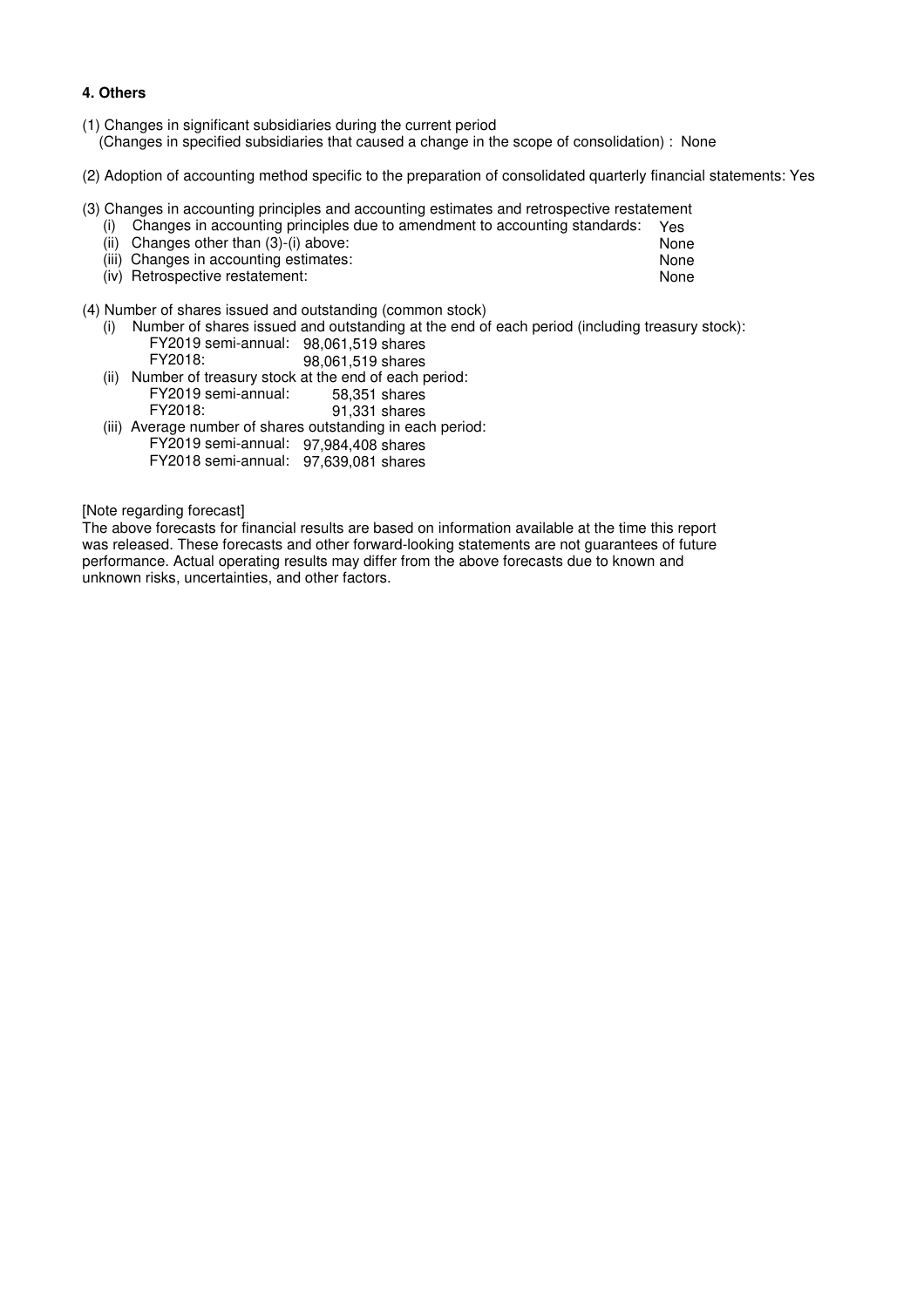#### Consolidated Summary Balance Sheet OSG Corporation

| Assets                              | (Million yen : amounts less than one million yen are omitted) |                    |          |  |  |  |
|-------------------------------------|---------------------------------------------------------------|--------------------|----------|--|--|--|
|                                     | FY2018                                                        | FY2019 semi-annual | Change   |  |  |  |
|                                     | As of Nov. 30, 2018                                           | As of May 31, 2019 |          |  |  |  |
| <b>Current Assets</b>               |                                                               |                    |          |  |  |  |
| Cash and time deposits              | 24,406                                                        | 29,498             |          |  |  |  |
| Notes and accounts receivable       | 25,128                                                        | 23,728             |          |  |  |  |
| Marketable securities               | 0                                                             | 0                  |          |  |  |  |
| Merchandise and finished goods      | 24,237                                                        | 26,161             |          |  |  |  |
| Work in process                     | 7,443                                                         | 6,814              |          |  |  |  |
| Raw materials and supplies          | 7,121                                                         | 7,575              |          |  |  |  |
| Other                               | 2,781                                                         | 3,243              |          |  |  |  |
| Allowance for doubtful accounts     | (198)                                                         | (186)              |          |  |  |  |
| Total current assets                | 90,920                                                        | 96,835             | 5,914    |  |  |  |
| <b>Fixed Assets</b>                 |                                                               |                    |          |  |  |  |
| <b>Tangible Assets</b>              |                                                               |                    |          |  |  |  |
| Building and structures             | 19,871                                                        | 18,915             |          |  |  |  |
| Machinery and equipment             | 32,269                                                        | 32,946             |          |  |  |  |
| Land                                | 15,172                                                        | 14,778             |          |  |  |  |
| Other                               | 4,913                                                         | 7,170              |          |  |  |  |
| Total tangible assets               | 72,226                                                        | 73,810             | 1,583    |  |  |  |
| Intangible Assets                   |                                                               |                    |          |  |  |  |
| Goodwill                            | 3,367                                                         | 3,883              |          |  |  |  |
| Other                               | 633                                                           | 1,146              |          |  |  |  |
| Total intangible assets             | 4,000                                                         | 5,030              | 1,029    |  |  |  |
| <b>Investments and Other Assets</b> |                                                               |                    |          |  |  |  |
| Investment securities               | 4,610                                                         | 4,329              |          |  |  |  |
| Other                               | 6,457                                                         | 5,323              |          |  |  |  |
| Allowance for doubtful accounts     | (381)                                                         | (368)              |          |  |  |  |
| Total investments and other assets  | 10,686                                                        | 9,284              | (1, 402) |  |  |  |
| Total fixed assets                  | 86,914                                                        | 88,125             | 1,210    |  |  |  |
| Total                               | 177,834                                                       | 184,960            | 7,125    |  |  |  |
|                                     |                                                               |                    |          |  |  |  |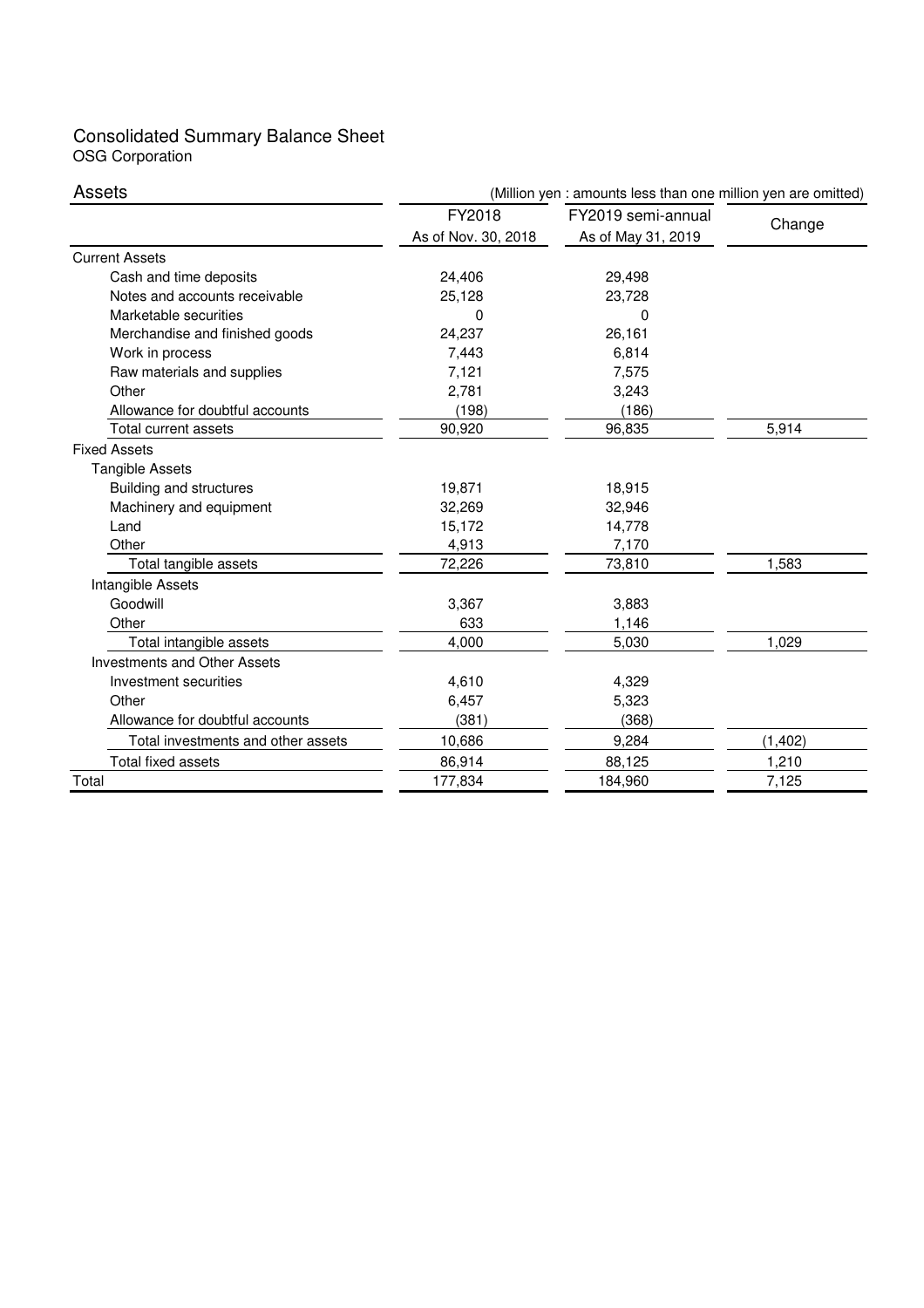# Consolidated Summary Balance Sheet OSG Corporation

| <b>Liabilities and Net Assets</b>              | (Million yen : amounts less than one million yen are omitted) |                    |          |  |  |  |  |
|------------------------------------------------|---------------------------------------------------------------|--------------------|----------|--|--|--|--|
|                                                | FY2018                                                        | FY2019 semi-annual | Change   |  |  |  |  |
|                                                | As of Nov. 30, 2018                                           | As of May 31, 2019 |          |  |  |  |  |
| <b>Current Liabilities</b>                     |                                                               |                    |          |  |  |  |  |
| Notes and accounts payable                     | 6,067                                                         | 6,041              |          |  |  |  |  |
| Short-term loans payable                       | 2,282                                                         | 1,277              |          |  |  |  |  |
| Current portion of long-term loans payable     | 1,175                                                         | 523                |          |  |  |  |  |
| Income taxes payable                           | 2,732                                                         | 2,860              |          |  |  |  |  |
| Reserve for employees' bonuses                 | 537                                                           | 402                |          |  |  |  |  |
| Reserve for directors' bonuses                 | 390                                                           | 181                |          |  |  |  |  |
| Other                                          | 11,016                                                        | 9,648              |          |  |  |  |  |
| Total current liabilities                      | 24,202                                                        | 20,936             | (3,266)  |  |  |  |  |
| Long-term Liabilities                          |                                                               |                    |          |  |  |  |  |
| <b>Bonds</b>                                   |                                                               | 5,000              |          |  |  |  |  |
| Convertible bonds                              | 1,860                                                         | 1,860              |          |  |  |  |  |
| Long-term borrowings                           | 10,294                                                        | 15,178             |          |  |  |  |  |
| Retirement allowance                           |                                                               |                    |          |  |  |  |  |
| for directors and corporate auditors           | 27                                                            |                    |          |  |  |  |  |
| Liabilities for employees' retirement benefits | 511                                                           | 543                |          |  |  |  |  |
| Other                                          | 2,582                                                         | 2,545              |          |  |  |  |  |
| Total long-term liabilities                    | 15,277                                                        | 25,128             | 9,850    |  |  |  |  |
| <b>Total liabilities</b>                       | 39,480                                                        | 46,064             | 6,584    |  |  |  |  |
| Shareholders' Equity                           |                                                               |                    |          |  |  |  |  |
| Common stock                                   | 12,124                                                        | 12,124             |          |  |  |  |  |
| Capital surplus                                | 13,662                                                        | 13,604             |          |  |  |  |  |
| Retained earnings                              | 100,260                                                       | 106,036            |          |  |  |  |  |
| Treasury stock                                 | (161)                                                         | (100)              |          |  |  |  |  |
| Total shareholders' equity                     | 125,886                                                       | 131,664            | 5,778    |  |  |  |  |
| Accumulated other comprehensive income         |                                                               |                    |          |  |  |  |  |
| Unrealized gain on                             |                                                               |                    |          |  |  |  |  |
| available-for-sale securities                  | 1,608                                                         | 1,411              |          |  |  |  |  |
| Deferred loss on                               |                                                               |                    |          |  |  |  |  |
| derivatives under hedge accounting             |                                                               | 2                  |          |  |  |  |  |
| Foreign currency translation adjustments       | (2, 161)                                                      | (5, 752)           |          |  |  |  |  |
| Total accumulated other comprehensive income   | (553)                                                         | (4, 338)           | (3,784)  |  |  |  |  |
| Subscription rights to shares                  | 13                                                            | 13                 |          |  |  |  |  |
| Noncontrolling interests                       | 13,008                                                        | 11,556             | (1, 451) |  |  |  |  |
| Total net assets                               | 138,354                                                       | 138,896            | 541      |  |  |  |  |
| Total liabilities and net assets               | 177,834                                                       | 184,960            | 7,125    |  |  |  |  |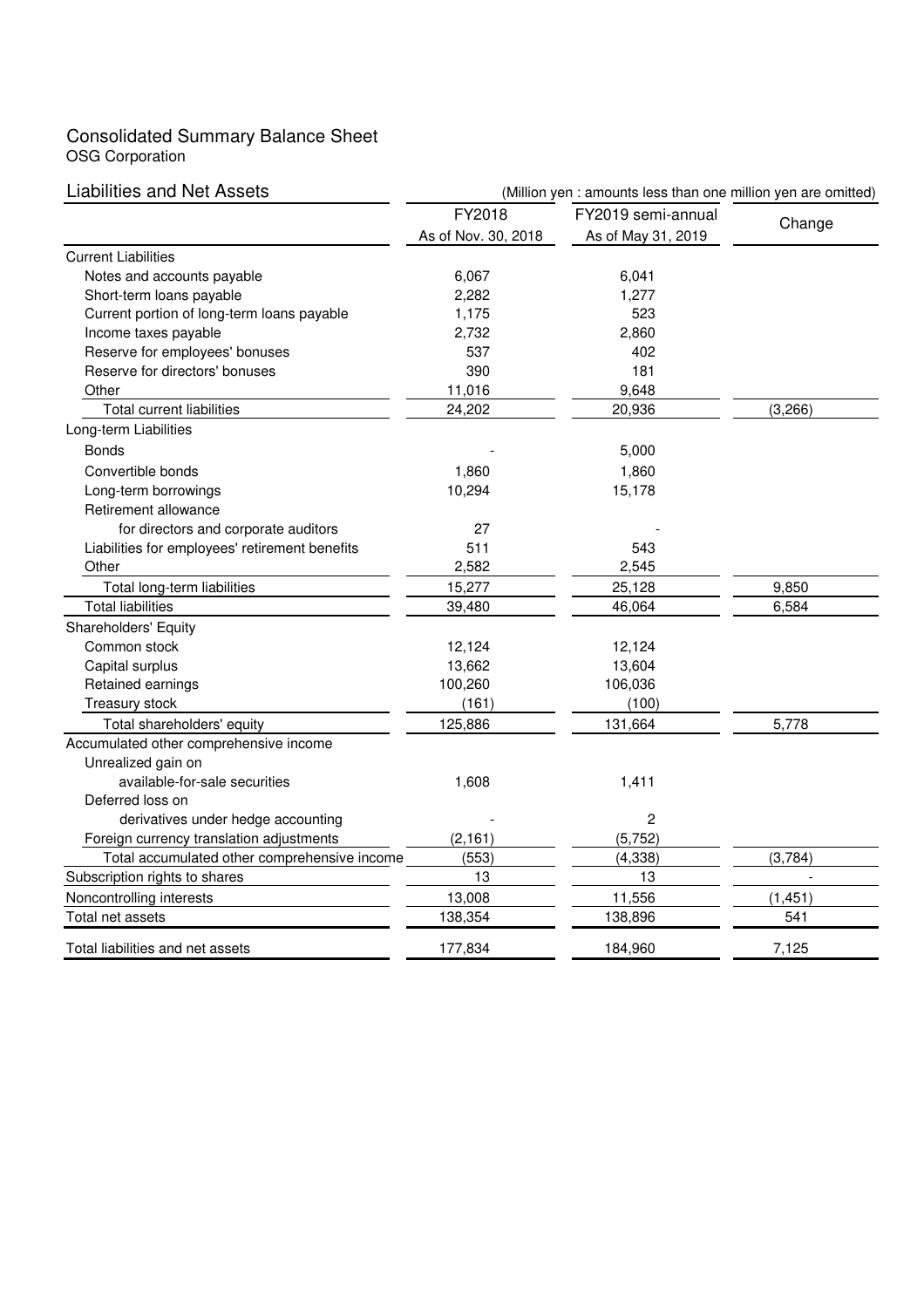# Consolidated Summary Statement of Income OSG Corporation

| UUU UUI PUI AIIUI I                                 | (Million yen : amounts less than one million yen are omitted) |                           |        |  |  |  |  |
|-----------------------------------------------------|---------------------------------------------------------------|---------------------------|--------|--|--|--|--|
|                                                     | FY2018 semi-annual                                            | FY2019 semi-annual        |        |  |  |  |  |
|                                                     | (2017/12/1 - 2018/5/31)                                       | $(2018/12/1 - 2019/5/31)$ | Change |  |  |  |  |
| <b>Net Sales</b>                                    | 64,424                                                        | 65,620                    | 1,195  |  |  |  |  |
| <b>Cost of Sales</b>                                | 36,495                                                        | 36,980                    | 484    |  |  |  |  |
| Gross profit                                        | 27,928                                                        | 28,640                    | 711    |  |  |  |  |
| Selling, general and administrative expenses        | 16,706                                                        | 17,001                    | 294    |  |  |  |  |
| Operating income                                    | 11,221                                                        | 11,638                    | 417    |  |  |  |  |
| Other Income                                        |                                                               |                           |        |  |  |  |  |
| Interest income                                     | 92                                                            | 118                       |        |  |  |  |  |
| Dividend income                                     | 48                                                            | 37                        |        |  |  |  |  |
| Reversal of provision for loss on litigation        |                                                               | 373                       |        |  |  |  |  |
| Other                                               | 515                                                           | 746                       |        |  |  |  |  |
| Total other income                                  | 656                                                           | 1,275                     | 618    |  |  |  |  |
| <b>Other Expenses</b>                               |                                                               |                           |        |  |  |  |  |
| Interest expense                                    | 61                                                            | 98                        |        |  |  |  |  |
| Sales discounts                                     | 398                                                           | 412                       |        |  |  |  |  |
| Foreign exchange loss                               | 224                                                           | 128                       |        |  |  |  |  |
| Other                                               | 115                                                           | 176                       |        |  |  |  |  |
| Total other expenses                                | 800                                                           | 815                       | 15     |  |  |  |  |
| Ordinary income                                     | 11,078                                                        | 12,098                    | 1,020  |  |  |  |  |
| Income before income taxes                          | 11,078                                                        | 12,098                    | 1,020  |  |  |  |  |
| Income taxes                                        |                                                               |                           |        |  |  |  |  |
| Current                                             | 3,584                                                         | 3,645                     |        |  |  |  |  |
| Deferred                                            | (18)                                                          | 63                        |        |  |  |  |  |
| Total income taxes                                  | 3,565                                                         | 3,709                     | 143    |  |  |  |  |
| Net income                                          | 7,512                                                         | 8,389                     | 877    |  |  |  |  |
| Net income attributable to noncontrolling interests | 526                                                           | 414                       | (111)  |  |  |  |  |
| Net income attributable to OSG Corporation          | 6,985                                                         | 7,974                     | 988    |  |  |  |  |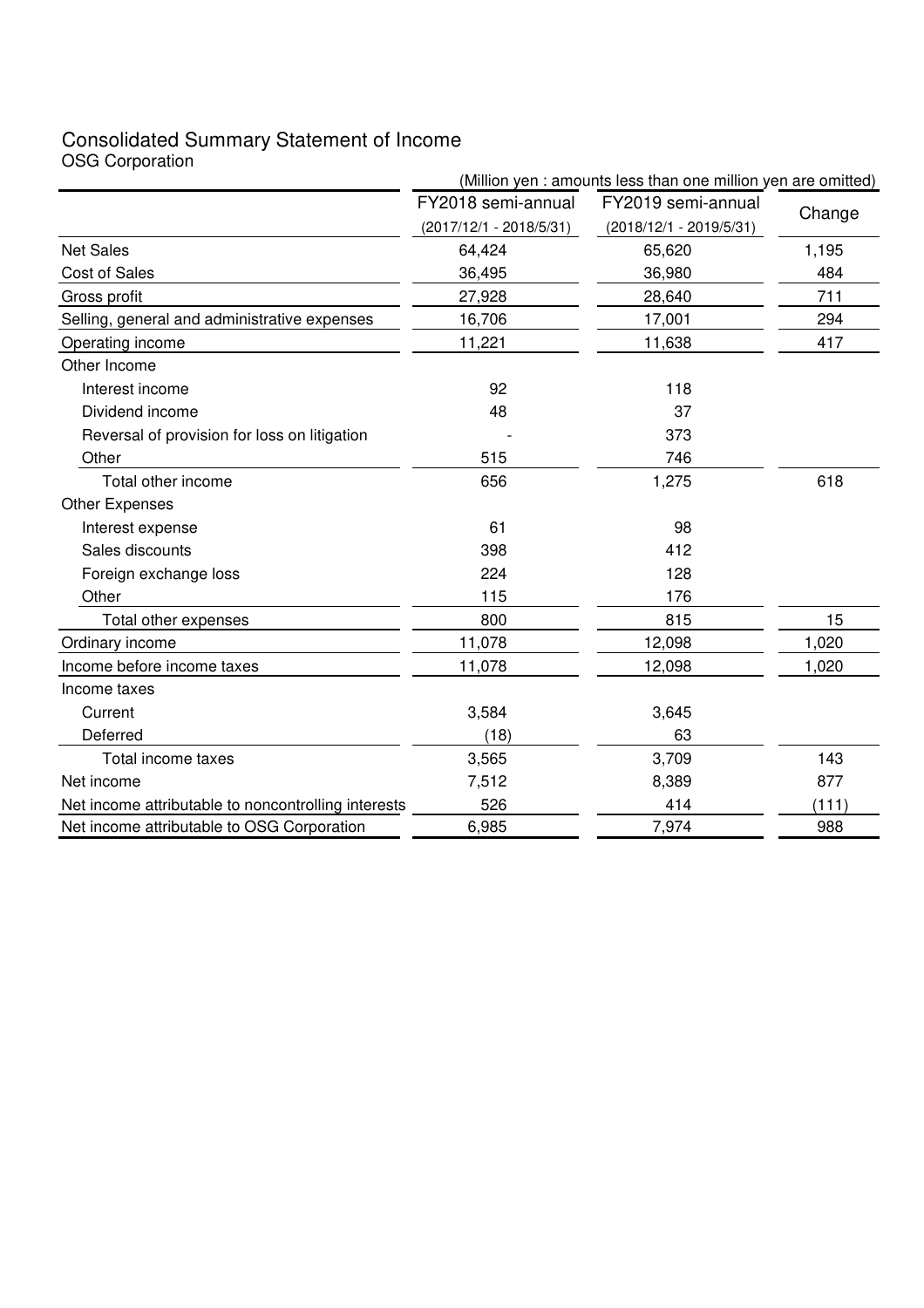# Consolidated Statement of Comprehensive Income

| <b>OSG Corporation</b>                                        |                         |                                                               |          |
|---------------------------------------------------------------|-------------------------|---------------------------------------------------------------|----------|
|                                                               |                         | (Million yen : amounts less than one million yen are omitted) |          |
|                                                               | FY2018 semi-annual      | FY2019 semi-annual                                            | Change   |
|                                                               | (2017/12/1 - 2018/5/31) | (2018/12/1 - 2019/5/31)                                       |          |
| Net Income                                                    | 7,512                   | 8,389                                                         | 877      |
| Other Comprehensive Income                                    |                         |                                                               |          |
| Unrealized gain (loss) on available-for-sale securities       | (277)                   | (198)                                                         |          |
| Deferred gain on derivatives under hedge accounting           | 0                       | 2                                                             |          |
| Foreign currency translation adjustments                      | (2,304)                 | (4,750)                                                       |          |
| Share of other comprehensive income in associates             |                         | 0                                                             |          |
| Total other comprehensive income                              | (2,580)                 | (4,945)                                                       | (2,365)  |
| Comprehensive Income                                          | 4,932                   | 3,443                                                         | (1, 488) |
| (Breakdown)                                                   |                         |                                                               |          |
| Comprehensive Income attributable to OSG Corporation          | 4,702                   | 4,087                                                         |          |
| Comprehensive Income attributable to noncontrolling interests | 229                     | (643)                                                         |          |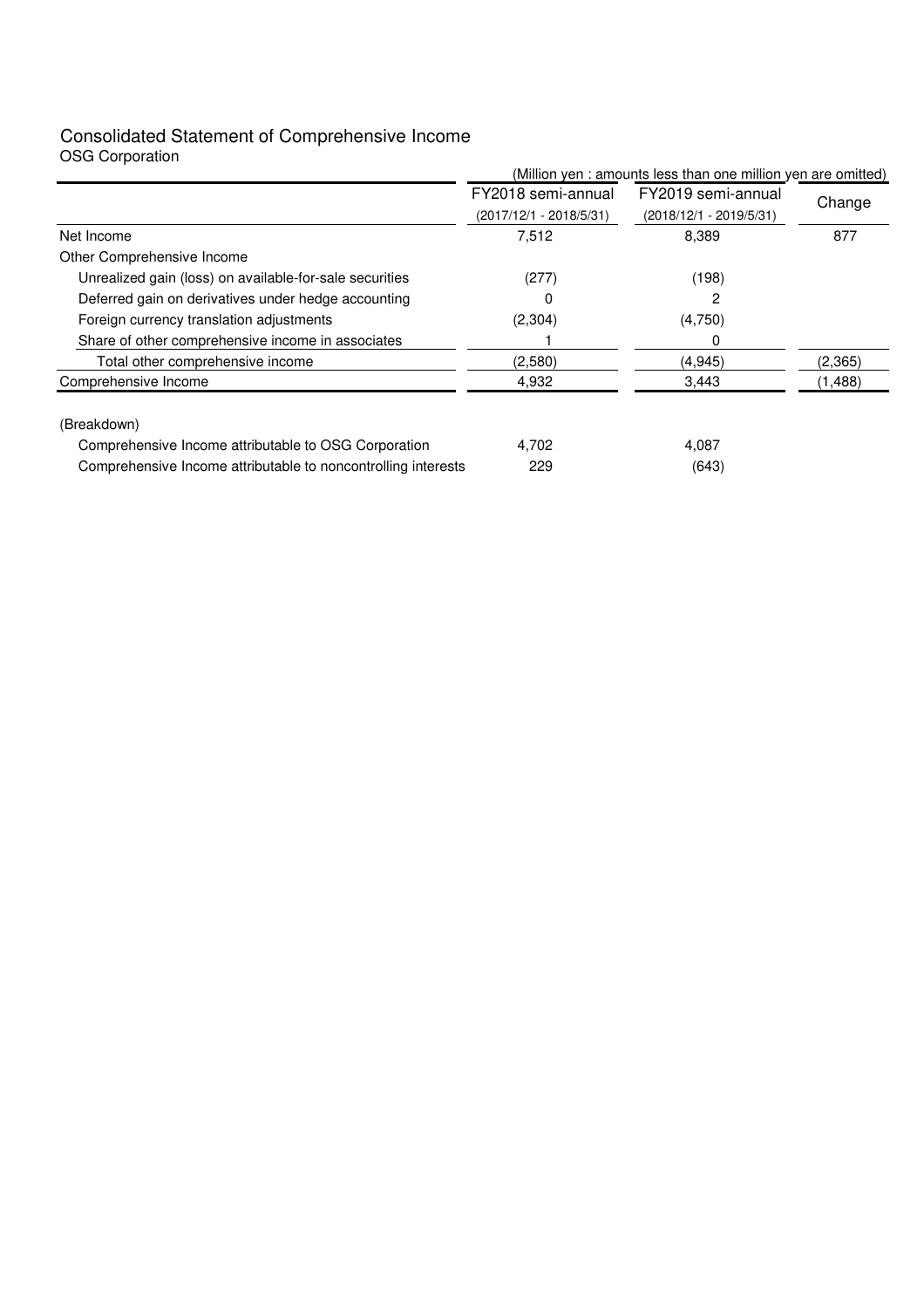#### Consolidated Summary Statement of Cash Flows OSG Corporation

|                                                                | (Million yen : amounts less than one million yen are omitted) |                         |
|----------------------------------------------------------------|---------------------------------------------------------------|-------------------------|
|                                                                | FY2018 semi-annual                                            | FY2019 semi-annual      |
|                                                                | (2017/12/1 - 2018/5/31)                                       | (2018/12/1 - 2019/5/31) |
| <b>Operating Activities:</b>                                   |                                                               |                         |
| Income before income taxes                                     | 11,078                                                        | 12,098                  |
| Depreciation and amortization                                  | 4,397                                                         | 4,614                   |
| Amortization of goodwill                                       | 245                                                           | 268                     |
| Interest and dividend income                                   | (140)                                                         | (155)                   |
| Interest expense                                               | 61                                                            | 98                      |
| Equity in loss (earnings) of an associated company             | 24                                                            | (9)                     |
| Change in notes and accounts receivable                        | (634)                                                         | 553                     |
| Change in inventories                                          | (1,627)                                                       | (3,029)                 |
| Change in notes and accounts payable                           | 758                                                           | 452                     |
| Change in accrued expenses                                     | 16                                                            | (325)                   |
| Other - net                                                    | (728)                                                         | (967)                   |
| Sub-total                                                      | 13,451                                                        | 13,597                  |
| Interest and dividend income received                          | 148                                                           | 166                     |
| Interest expense paid                                          | (58)                                                          | (134)                   |
| Income taxes - paid                                            | (4,044)                                                       | (3,629)                 |
| Net cash provided by operating activities                      | 9,495                                                         | 10,001                  |
|                                                                |                                                               |                         |
| <b>Investing Activities:</b>                                   |                                                               |                         |
| Payments for time deposits                                     | (1,571)                                                       | (1,614)                 |
| Proceeds from refund of time deposits                          | 1,045                                                         | 1,941                   |
| Acquisitions of property, plant and equipment                  | (4,580)                                                       | (8,670)                 |
| Proceeds from sales of property, plant and equipment           | 65                                                            | 159                     |
| Purchases of investment securities                             | (236)                                                         | (231)                   |
| Payment for purchase of subsidiaries' stock                    | (532)                                                         | (441)                   |
| Other - net                                                    | (116)                                                         | (243)                   |
| Net cash used in investing activities                          | (5,927)                                                       | (9,100)                 |
| <b>Financing Activities:</b>                                   |                                                               |                         |
| Change in short-term borrowings - net                          | (650)                                                         | (921)                   |
| Proceeds from long-term borrowings                             | 382                                                           | 5,026                   |
| Repayments of long-term borrowings                             | (245)                                                         | (935)                   |
| Proceeds from issuance of bonds                                |                                                               | 5,000                   |
| Payment for purchase of subsidiaries' stock                    |                                                               |                         |
| resulting in no change in scope of consolidation               | (26)                                                          | (682)                   |
| Purchase of treasury stock                                     | (1)                                                           | (2)                     |
| Dividends paid                                                 | (2, 427)                                                      | (2, 453)                |
| Dividends paid to noncontrolling interests                     | (220)                                                         | (222)                   |
| Other - net                                                    |                                                               | (30)                    |
| Net cash (used in) provided by financing activities            | (3, 190)                                                      | 4,777                   |
|                                                                |                                                               |                         |
| Effect of exchange rate change on cash and cash equivalents    | (391)                                                         | (600)                   |
| Net increase (decrease) in cash and cash equivalents           | (13)                                                          | 5,077                   |
| Cash and cash equivalents at beginning of year                 | 19,598                                                        | 21,545                  |
| Cash and cash equivalents from newly consolidated subsidiaries | 229                                                           | 437                     |
| Cash and cash equivalents at end of period                     | 19,814                                                        | 27,059                  |